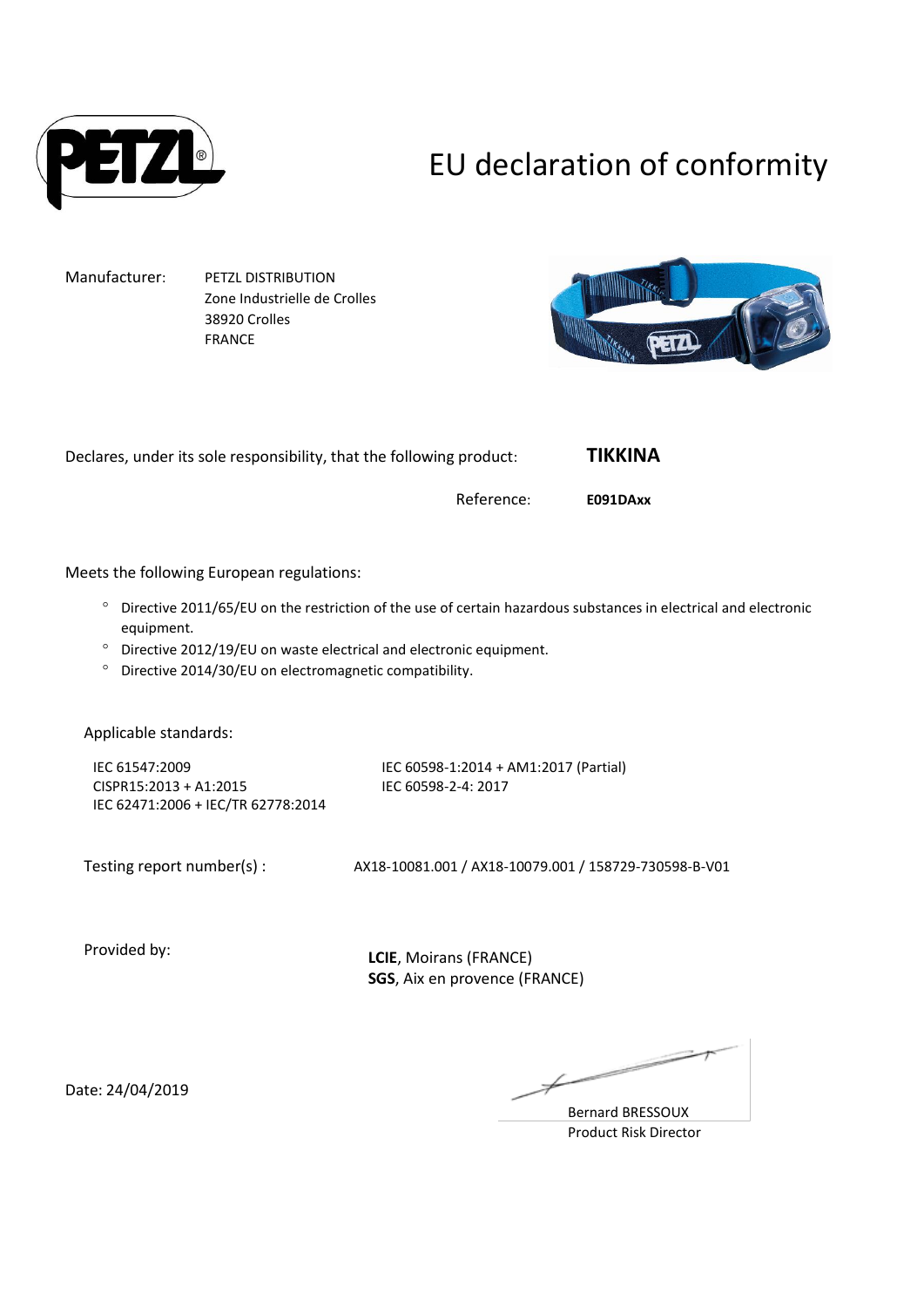

## Déclaration UE de conformité

Le fabricant: PETZL DISTRIBUTION Zone Industrielle de Crolles 38920 Crolles FRANCE



Déclare sous sa seule responsabilité que le produit suivant: **TIKKINA**

Référence: **E091DAxx**

Est conforme aux réglementations européennes suivantes:

- Directive 2011/65/UE relative à la limitation de l'utilisation de certaines substances dangereuses dans les équipements électriques et électroniques.
- Directive 2012/19/UE relative aux déchets d'équipements électriques et électroniques.
- Directive 2014/30/UE relative à la compatibilité électromagnétique.

Normes appliquées:

IEC 61547:2009 CISPR15:2013 + A1:2015 IEC 62471:2006 + IEC/TR 62778:2014

IEC 60598-1:2014 + AM1:2017 (Partial) IEC 60598-2-4: 2017

Rapport(s) d'essais numéro : AX18-10081.001 / AX18-10079.001 / 158729-730598-B-V01

Délivré par:

**LCIE**, Moirans (FRANCE) **SGS**, Aix en provence (FRANCE)

Date: 24/04/2019

Bernard BRESSOUX Directeur Risques Produits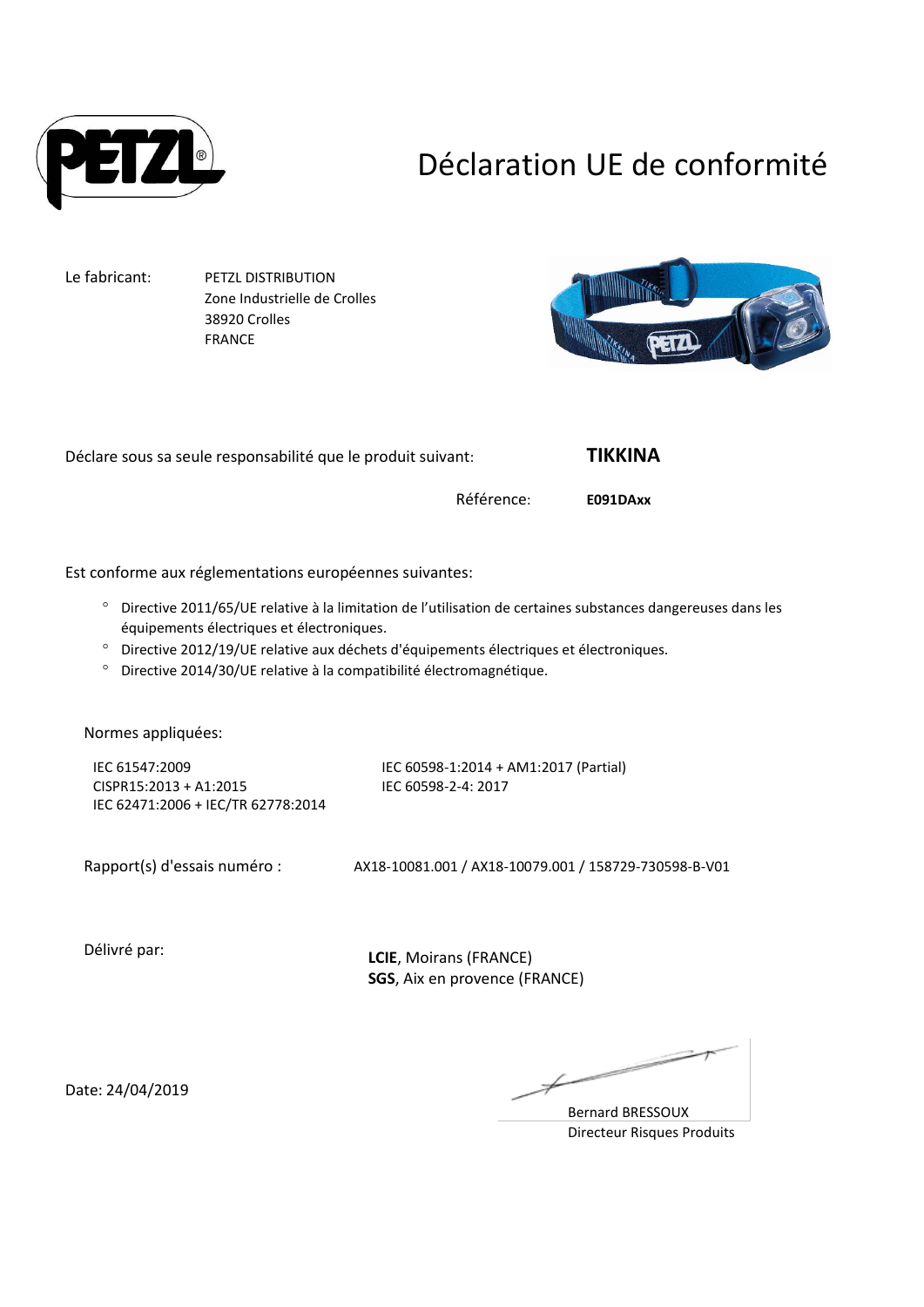

### EU-Konformitätserklärung

Der Hersteller: PETZL DISTRIBUTION Zone Industrielle de Crolles 38920 Crolles FRANCE



Erklärt in alleiniger Verantwortung, dass folgendes Produkt: **TIKKINA**

Referenz: **E091DAxx**

Folgende europäische Vorschriften erfüllt:

- <sup>o</sup> Richtlinie 2011/65/EU zur Beschränkung der Verwendung bestimmter gefährlicher Stoffe in Elektro- und Elektronikgeräten.
- <sup>o</sup> Richtlinie 2012/19/EU über Elektro- und Elektronik-Altgeräte.
- Richtlinie 2014/30/EU über die elektromagnetische Verträglichkeit.

Angewandte Normen:

IEC 61547:2009 CISPR15:2013 + A1:2015 IEC 62471:2006 + IEC/TR 62778:2014

IEC 60598-1:2014 + AM1:2017 (Partial) IEC 60598-2-4: 2017

Prüfberichte Nummer : AX18-10081.001 / AX18-10079.001 / 158729-730598-B-V01

Ausgestellt von:

**LCIE**, Moirans (FRANCE) **SGS**, Aix en provence (FRANCE)

 $\overline{\phantom{1}}$ 

Bernard BRESSOUX Leiter Produktrisiko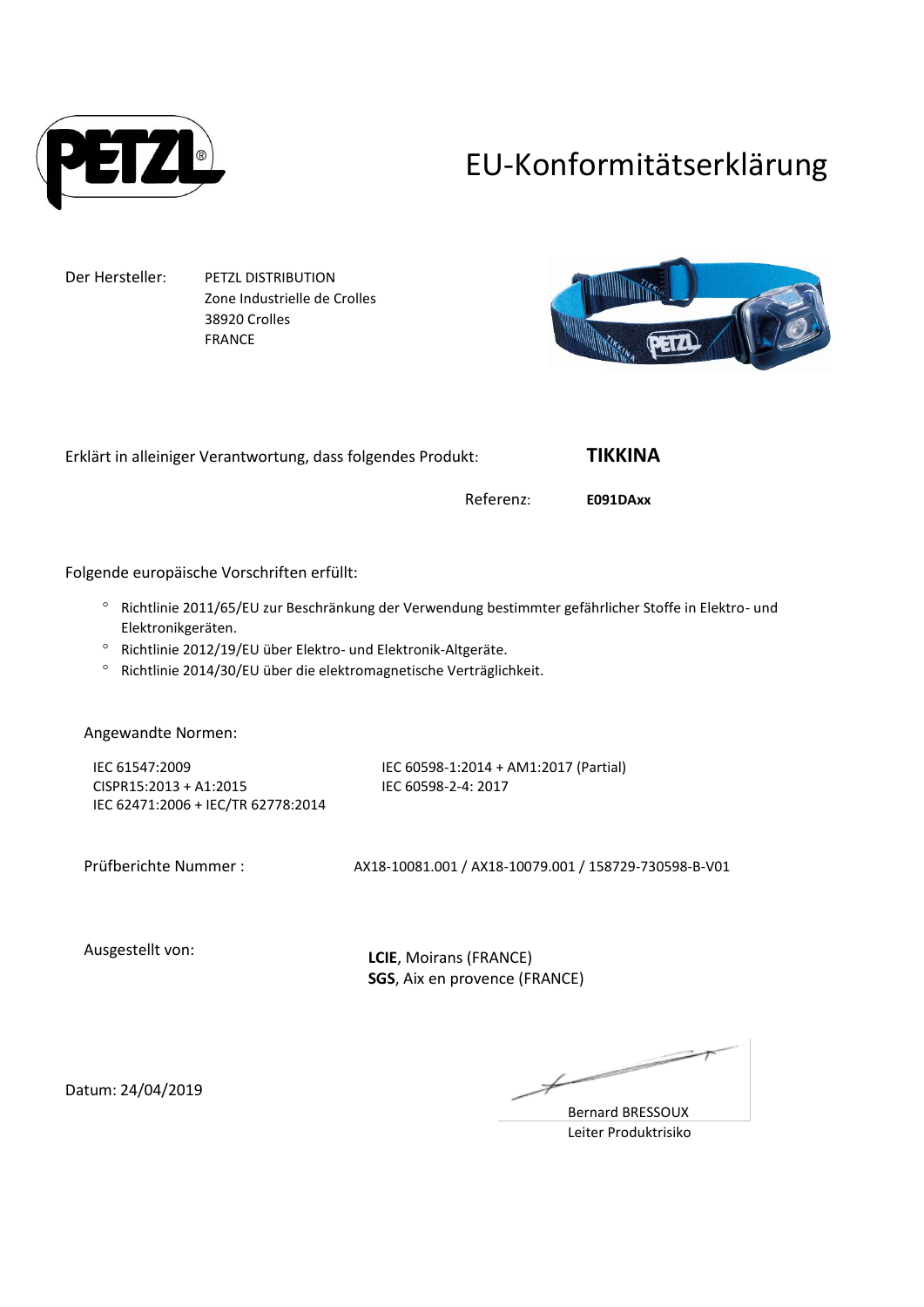

## Dichiarazione di conformità UE

Il fabbricante: PETZL DISTRIBUTION Zone Industrielle de Crolles 38920 Crolles FRANCE



Dichiara sotto la sua esclusiva responsabilità che il seguente prodotto: **TIKKINA**

Codice: **E091DAxx**

È conforme alle seguenti normative europee:

- Direttiva 2011/65/UE relativa alla limitazione dell'utilizzo di alcune sostanze pericolose nelle apparecchiature elettriche ed elettroniche.
- <sup>o</sup> Direttiva 2012/19/UE relativa ai rifiuti di apparecchiature elettriche ed elettroniche.
- Direttiva 2014/30/UE relativa alla compatibilità elettromagnetica.

Norme applicate:

IEC 61547:2009 CISPR15:2013 + A1:2015 IEC 62471:2006 + IEC/TR 62778:2014 IEC 60598-1:2014 + AM1:2017 (Partial) IEC 60598-2-4: 2017

Rapporto(i) di prova numero : AX18-10081.001 / AX18-10079.001 / 158729-730598-B-V01

Rilasciato da:

**LCIE**, Moirans (FRANCE) **SGS**, Aix en provence (FRANCE)

Data: 24/04/2019

∠

Bernard BRESSOUX Responsabile Analisi dei Rischi di

Prodotto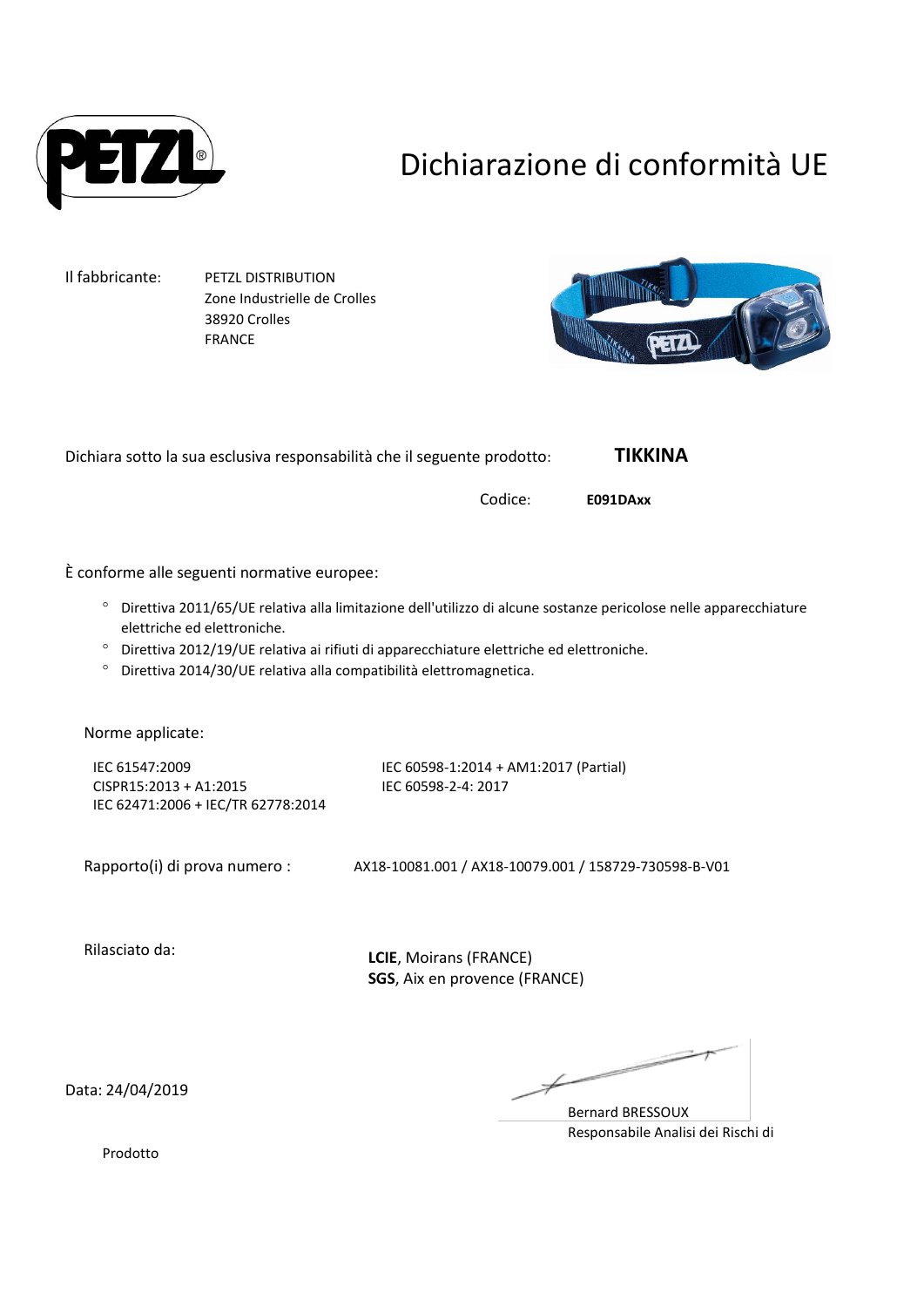

## Declaración de conformidad UE

El fabricante: PETZL DISTRIBUTION Zone Industrielle de Crolles 38920 Crolles FRANCE



Declara bajo su única responsabilidad que el producto siguiente: **TIKKINA** Referencia: **E091DAxx** Es conforme con la siguiente legislación europea: Directiva 2011/65/UE sobre restricciones a la utilización de determinadas sustancias peligrosas en aparatos eléctricos y electrónicos. Directiva 2012/19/UE sobre residuos de aparatos eléctricos y electrónicos (RAEE). Directiva 2014/30/UE sobre compatibilidad electromagnética. Normas aplicadas: IEC 61547:2009 CISPR15:2013 + A1:2015 IEC 62471:2006 + IEC/TR 62778:2014 IEC 60598-1:2014 + AM1:2017 (Partial) IEC 60598-2-4: 2017 Informe(s) de ensayos número : AX18-10081.001 / AX18-10079.001 / 158729-730598-B-V01 Emitido por: **LCIE**, Moirans (FRANCE) **SGS**, Aix en provence (FRANCE)

Fecha: 24/04/2019

∠

Bernard BRESSOUX Director de Riesgos de Producto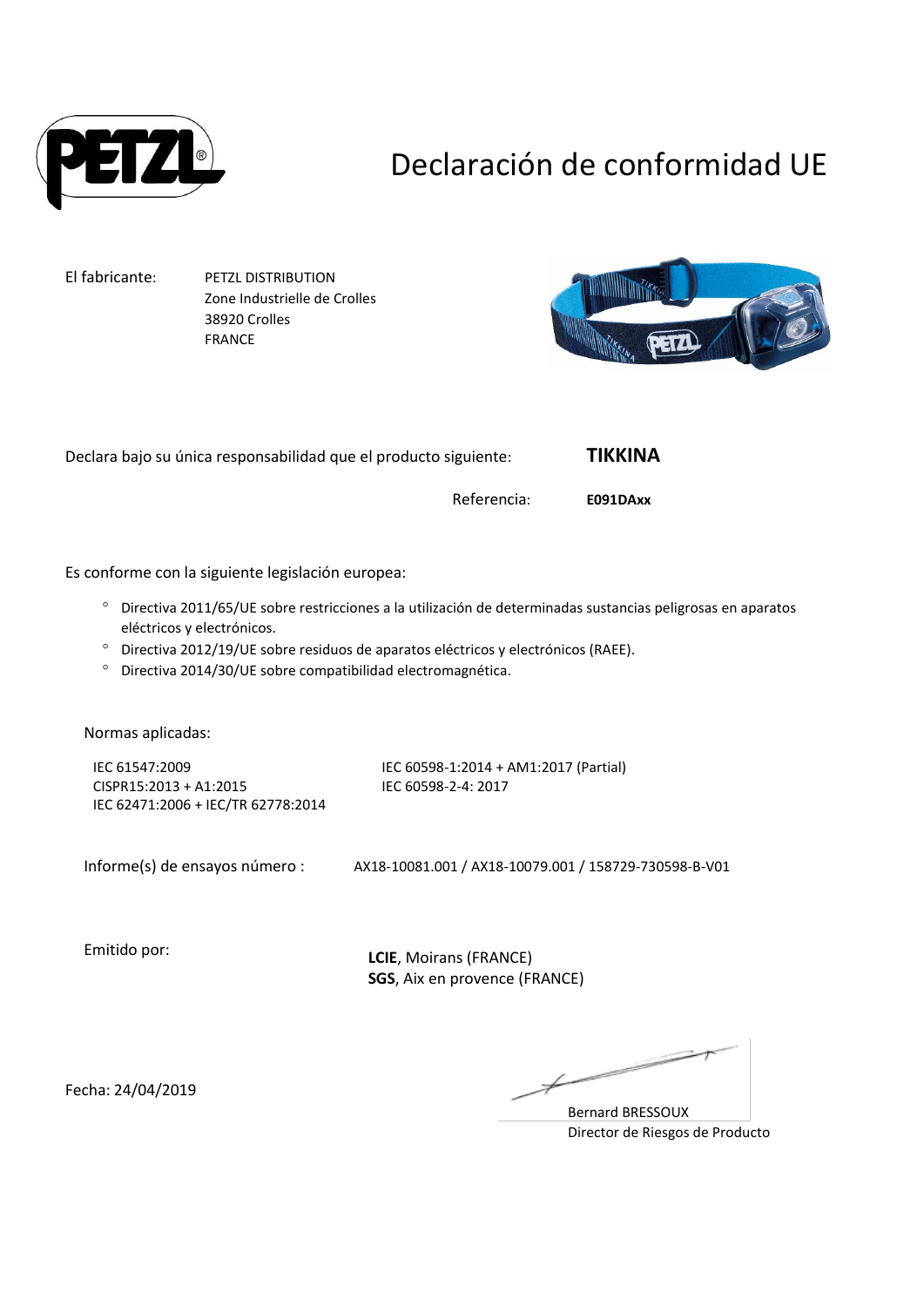

## Declaração UE de conformidade

O Fabricante: PETZL DISTRIBUTION

Zone Industrielle de Crolles 38920 Crolles FRANCE



Declara sob sua exclusiva responsabilidade que o seguinte produto: **TIKKINA**

Referência: **E091DAxx**

Está em conformidade com a legislação europeia seguinte:

- Directiva 2011/65/UE relativa à restrição do uso de determinadas substâncias perigosas em equipamentos eléctricos ou electrónicos.
- Directiva 2012/19/UE relativa aos resíduos de equipamentos eléctricos e electrónicos.
- Directiva 2014/30/UE respeitante à compatibilidade electromagnética.

Normas aplicadas:

IEC 61547:2009 CISPR15:2013 + A1:2015 IEC 62471:2006 + IEC/TR 62778:2014

IEC 60598-1:2014 + AM1:2017 (Partial) IEC 60598-2-4: 2017

Relatório(s) de ensaios número : AX18-10081.001 / AX18-10079.001 / 158729-730598-B-V01

Fornecido por:

**LCIE**, Moirans (FRANCE) **SGS**, Aix en provence (FRANCE)

Data: 24/04/2019

 $\overline{\phantom{a}}$ 

Bernard BRESSOUX Gestor do Risco Produto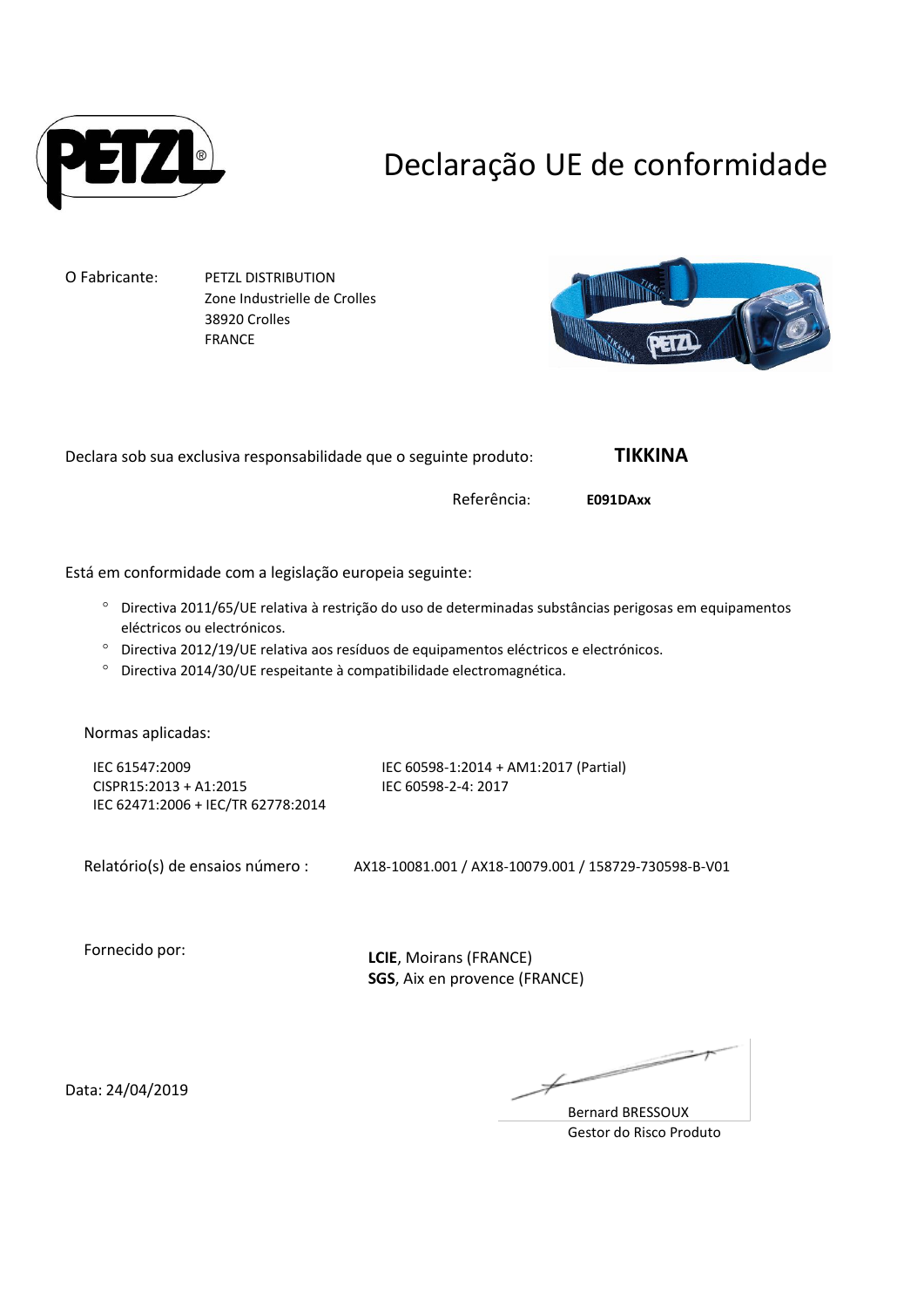

# EU-conformiteitsverklaring

Fabrikant: PETZL DISTRIBUTION Zone Industrielle de Crolles 38920 Crolles FRANCE



| Verklaart op eigen verantwoording dat het volgende product:                                                                                           |                                                              | <b>TIKKINA</b> |  |
|-------------------------------------------------------------------------------------------------------------------------------------------------------|--------------------------------------------------------------|----------------|--|
|                                                                                                                                                       | Referentie:                                                  | E091DAxx       |  |
|                                                                                                                                                       |                                                              |                |  |
| Voldoet aan de volgende Europese bepalingen:                                                                                                          |                                                              |                |  |
| $\circ$<br>Richtlijn 2011/65/EU betreffende beperking van het gebruik van bepaalde gevaarlijke stoffen in elektrische en<br>elektronische apparatuur. |                                                              |                |  |
| $\circ$<br>Richtlijn 2012/19/EU betreffende afgedankte elektrische en elektronische apparatuur.                                                       |                                                              |                |  |
| Richtlijn 2014/30/EU betreffende elektromagnetische compatibiliteit.<br>$\circ$                                                                       |                                                              |                |  |
|                                                                                                                                                       |                                                              |                |  |
| Toegepaste normen:                                                                                                                                    |                                                              |                |  |
| IEC 61547:2009<br>CISPR15:2013 + A1:2015                                                                                                              | IEC 60598-1:2014 + AM1:2017 (Partial)<br>IEC 60598-2-4: 2017 |                |  |
| IEC 62471:2006 + IEC/TR 62778:2014                                                                                                                    |                                                              |                |  |
|                                                                                                                                                       |                                                              |                |  |
| Nummer testrapport(en) :                                                                                                                              | AX18-10081.001 / AX18-10079.001 / 158729-730598-B-V01        |                |  |
|                                                                                                                                                       |                                                              |                |  |
|                                                                                                                                                       |                                                              |                |  |
| Afgeleverd door:                                                                                                                                      | $ICIF$ Moirans $(FRANCF)$                                    |                |  |

**LCIE**, Moirans (FRANCE) **SGS**, Aix en provence (FRANCE)

 $\overline{\phantom{m}}$ 

Bernard BRESSOUX Kwaliteitsdirecteur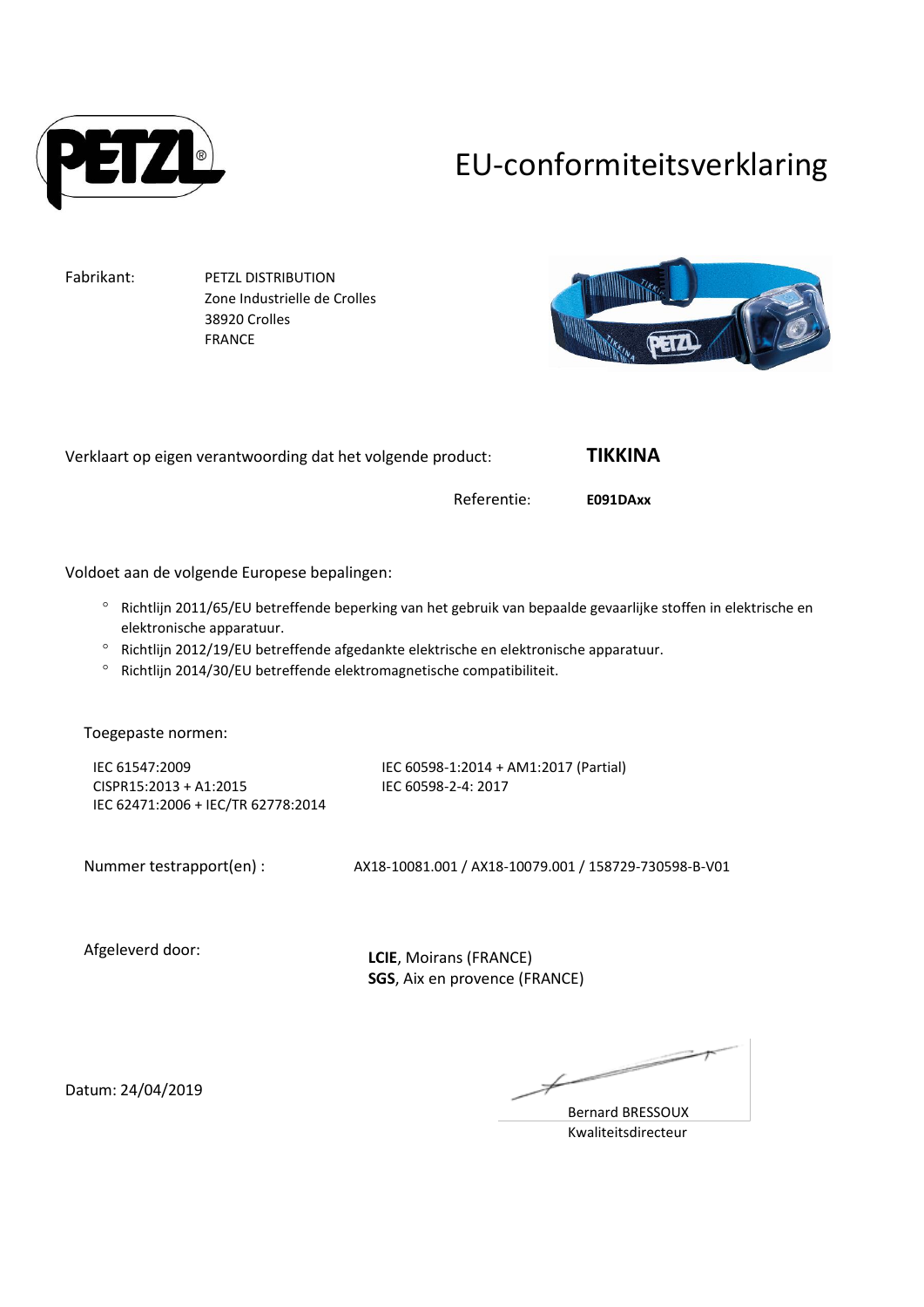

### EU-försäkran om överensstämmelse

Tillverkare: PETZL DISTRIBUTION Zone Industrielle de Crolles 38920 Crolles FRANCE



Under eget ansvar, tillkännager att följande produkt: **TIKKINA**

Produkt referens: **E091DAxx**

Motsvarar följande Europeisk lagstiftning:

- Direktiv 2011/65/EU om begränsningar för användning av vissa explosiva substanser i elektrisk och elektronisk utrustning.
- Direktiv 2012/19/EU om avfall som utgörs av eller innehåller elektrisk och elektronisk utrustning.
- Direktiv 2014/30/EU om elektromagnetisk kompatibilitet.

Standarder som används:

IEC 61547:2009 CISPR15:2013 + A1:2015 IEC 62471:2006 + IEC/TR 62778:2014

IEC 60598-1:2014 + AM1:2017 (Partial) IEC 60598-2-4: 2017

Test rapport nummer : AX18-10081.001 / AX18-10079.001 / 158729-730598-B-V01

Utfärdat av:

**LCIE**, Moirans (FRANCE) **SGS**, Aix en provence (FRANCE)

Datum: 24/04/2019

 $\overline{\phantom{a}}$ 

Bernard BRESSOUX Produkt Risk Ansvarig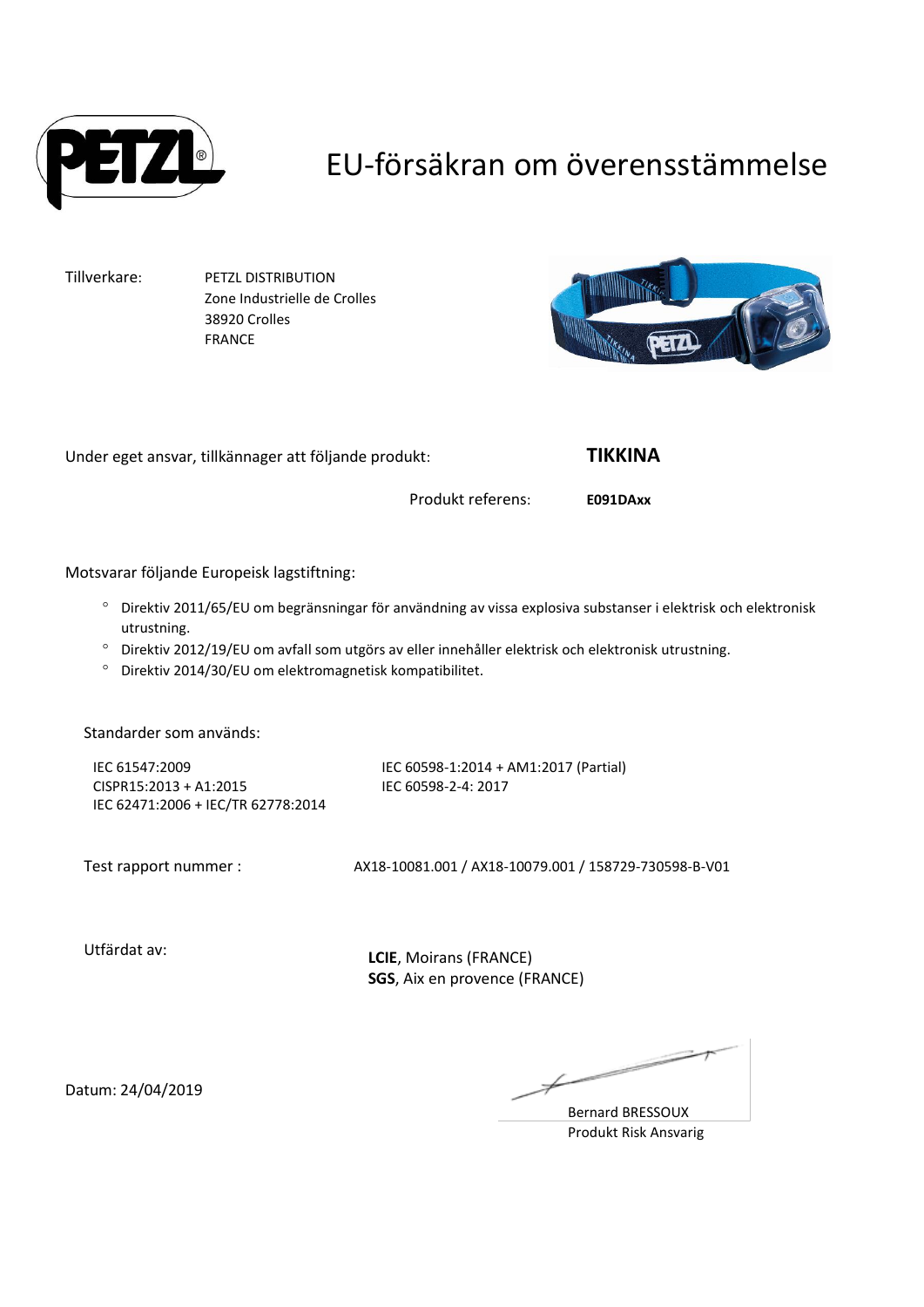

### EU-vaatimustenmukaisuusvakuutus

Valmistaja: PETZL DISTRIBUTION Zone Industrielle de Crolles 38920 Crolles FRANCE



vakuuttaa yksinomaan omalla vastuullaan, että seuraava tuote: **TIKKINA**

Tuotekoodi: **E091DAxx**

Täyttää seuraavien direktiivien vaatimukset:

- Direktiivi 2011/65/EU tiettyjen vaarallisten aineiden käytön rajoittamisesta sähkö- ja elektroniikkalaitteissa.
- Direktiivi 2012/19/EU sähkö- ja elektroniikkalaiteromusta.
- Direktiivi 2014/30/EU sähkömagneettisesta yhteensopivuudesta.

On seuraavien standardien mukainen:

IEC 61547:2009 CISPR15:2013 + A1:2015 IEC 62471:2006 + IEC/TR 62778:2014 IEC 60598-1:2014 + AM1:2017 (Partial) IEC 60598-2-4: 2017

Testiraporttinumero(t) : AX18-10081.001 / AX18-10079.001 / 158729-730598-B-V01

Laatija:

**LCIE**, Moirans (FRANCE) **SGS**, Aix en provence (FRANCE)

 $\implies$ 

Bernard BRESSOUX Tuoteriskijohtaja

Päivämäärä: 24/04/2019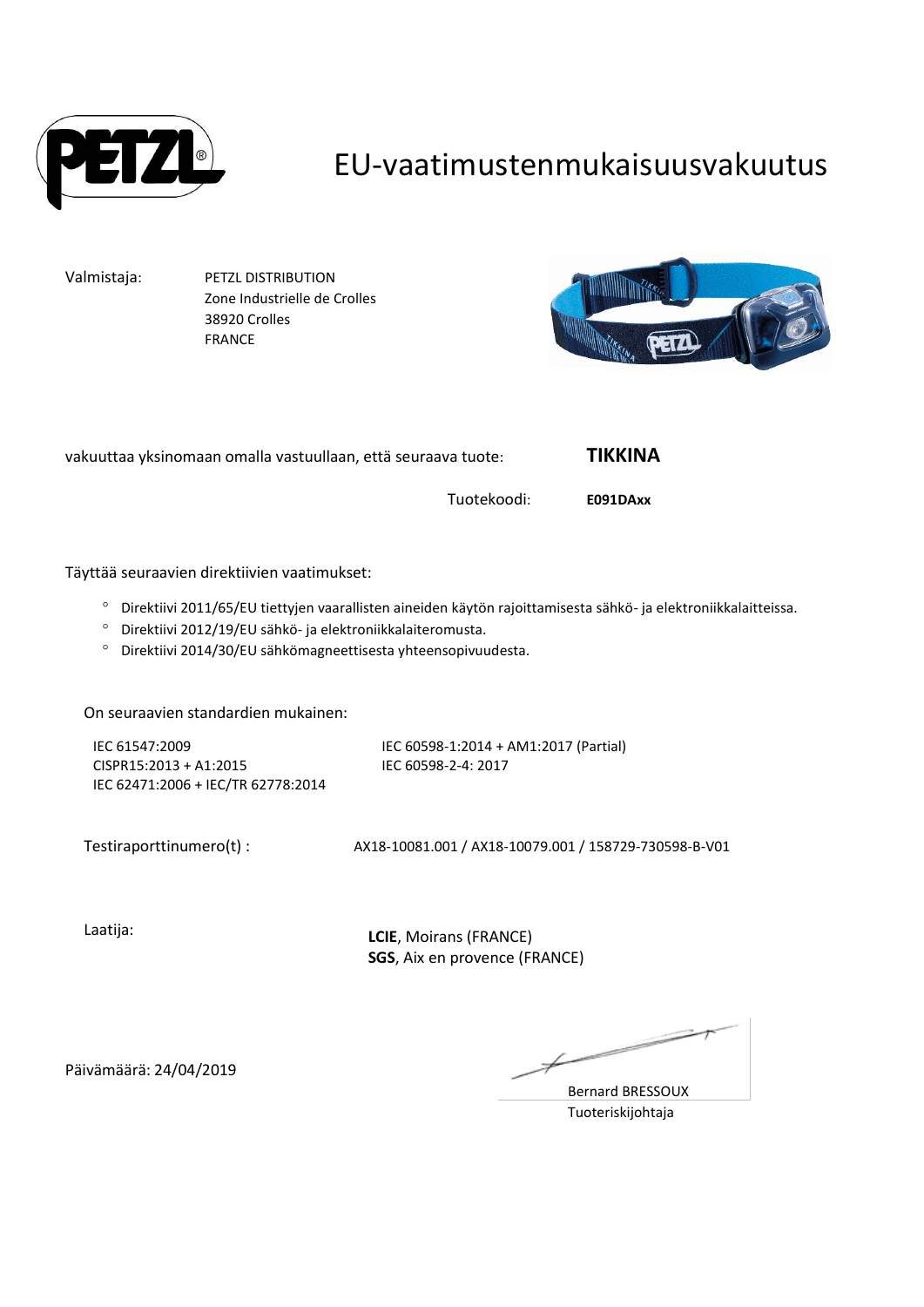

#### EU samsvarserklæring

Produsent: PETZL DISTRIBUTION Zone Industrielle de Crolles 38920 Crolles FRANCE



Erklærer med fullt ansvar at det følgende produktet: **TIKKINA**

Referanse: **E091DAxx**

Møter følgende europeiske reguleringer:

- Direktiv 2011/65/EU vedrørende restriksjoner på bruk av visse miljøskadelige forbindelser i elektrisk og elektronisk utstyr.
- Direktiv 2012/19/EU vedrørende avfall fra elektrisk og elektronisk utstyr.
- Direktiv 2014/30/EU vedrørende elektromagnestisk kompatibilitet.

Gjeldende standarder:

IEC 61547:2009 CISPR15:2013 + A1:2015 IEC 62471:2006 + IEC/TR 62778:2014

IEC 60598-1:2014 + AM1:2017 (Partial) IEC 60598-2-4: 2017

Nummer for testrapporter : AX18-10081.001 / AX18-10079.001 / 158729-730598-B-V01

Levert av:

**LCIE**, Moirans (FRANCE) **SGS**, Aix en provence (FRANCE)

Dato: 24/04/2019

Bernard BRESSOUX Sikkerhetsansvarlig for produkter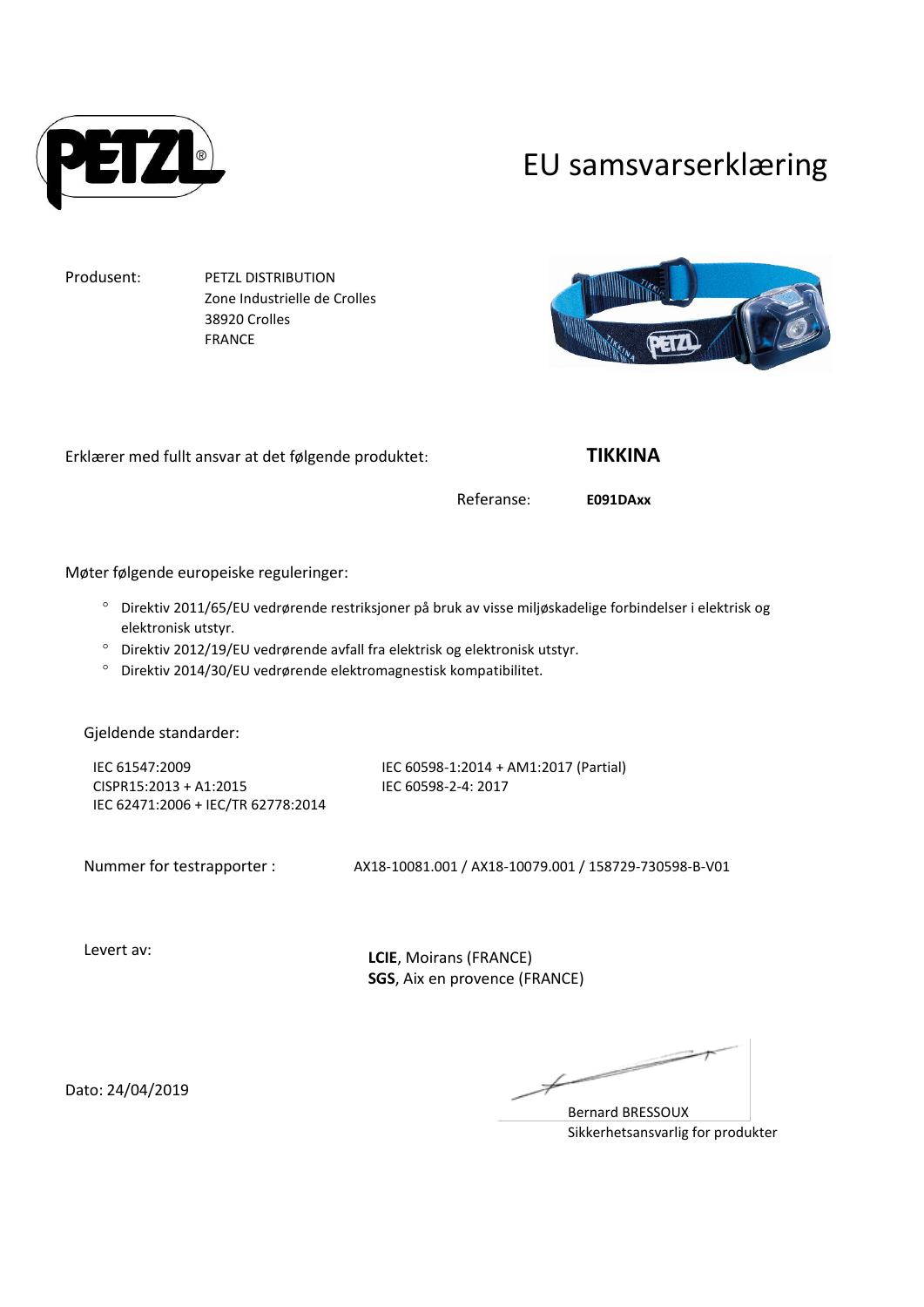

## EU prohlášení o shodě

Výrobce: PETZL DISTRIBUTION Zone Industrielle de Crolles 38920 Crolles FRANCE



Prohlašuje, na svoji plnou odpovědnost, že následující produkt: **TIKKINA**

Kódové označení: **E091DAxx**

Splňuje následující Evropské směrnice:

- Směrnice 2011/65/EU o omezení používání některých nebezpečných látek v elektrických a elektronických zařízeních.
- <sup>o</sup> Směrnice 2012/19/EU o odpadních elektrických a elektronických zařízeních.
- <sup>o</sup> Směrnice 2014/30/EU o elektromagnetické kompatibilitě.

Aplikované normy:

IEC 61547:2009 CISPR15:2013 + A1:2015 IEC 62471:2006 + IEC/TR 62778:2014 IEC 60598-1:2014 + AM1:2017 (Partial) IEC 60598-2-4: 2017

Zkušební protokol číslo(la) : AX18-10081.001 / AX18-10079.001 / 158729-730598-B-V01

Vydaný:

**LCIE**, Moirans (FRANCE) **SGS**, Aix en provence (FRANCE)

 $\overline{\phantom{a}}$ 

Bernard BRESSOUX Manažer rizik spojených s produktem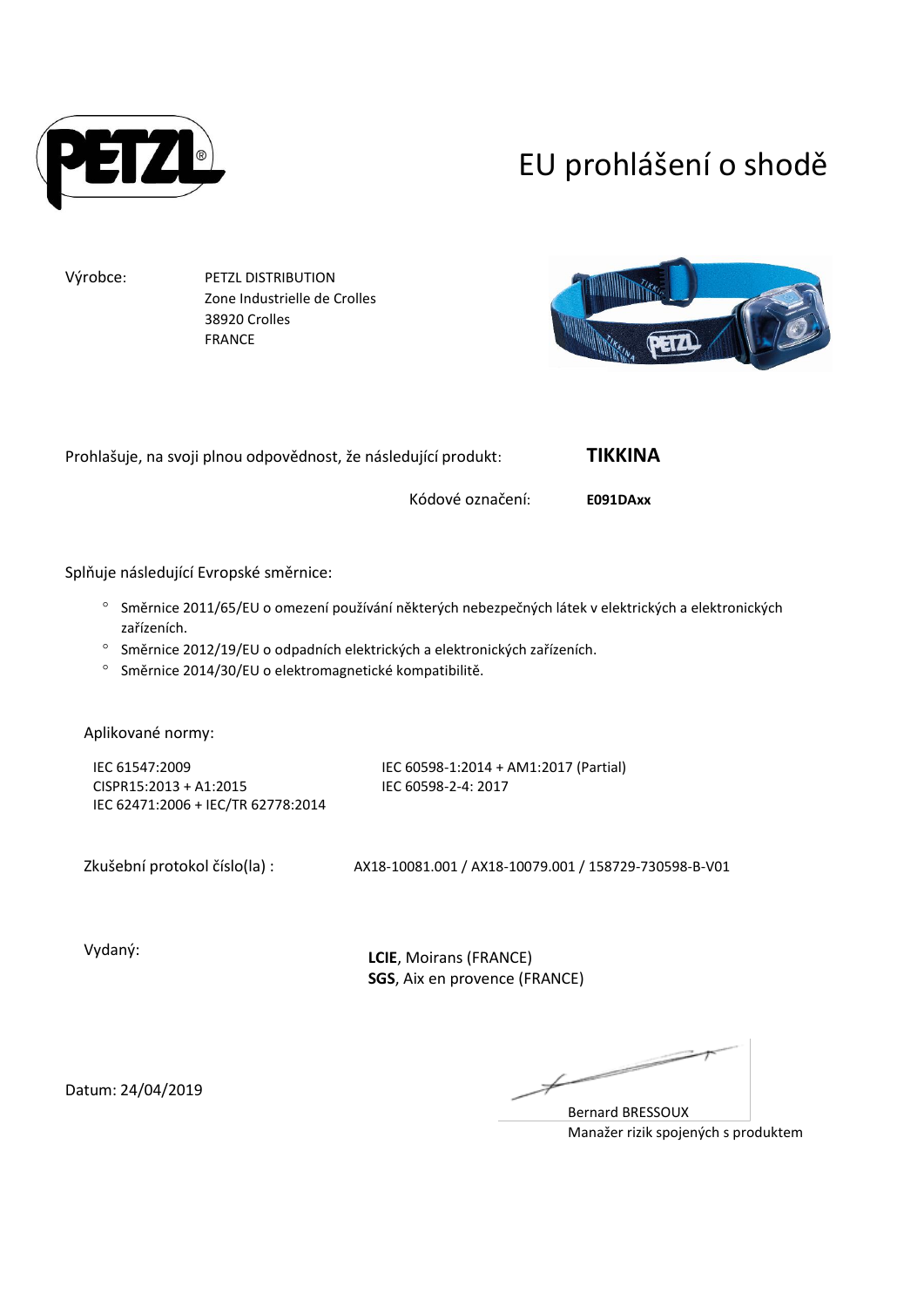

### Deklaracja zgodności UE

Producent: PETZL DISTRIBUTION Zone Industrielle de Crolles 38920 Crolles FRANCE



|                               | Deklaruje na swoją wyłączną odpowiedzialność, że następujący produkt:                                                                                                                                                                                                                               |                                                              | TIKKINA  |
|-------------------------------|-----------------------------------------------------------------------------------------------------------------------------------------------------------------------------------------------------------------------------------------------------------------------------------------------------|--------------------------------------------------------------|----------|
|                               |                                                                                                                                                                                                                                                                                                     | Kod:                                                         | E091DAxx |
|                               | Jest zgodny z następującym prawodawstwem europejskim:                                                                                                                                                                                                                                               |                                                              |          |
| $\circ$<br>$\circ$<br>$\circ$ | Dyrektywa 2011/65/UE w sprawie ograniczenia stosowania niektórych niebezpiecznych substancji w sprzęcie<br>elektrycznym i elektroniczny.<br>Dyrektywa 2012/19/UE w sprawie zużytego sprzętu elektrycznego i elektronicznego.<br>Dyrektywa 2014/30/UE w sprawie kompatybilności elektromagnetycznej. |                                                              |          |
|                               | Zastosowane normy:<br>IEC 61547:2009<br>CISPR15:2013 + A1:2015<br>IEC 62471:2006 + IEC/TR 62778:2014                                                                                                                                                                                                | IEC 60598-1:2014 + AM1:2017 (Partial)<br>IEC 60598-2-4: 2017 |          |

Raporty z badania numer : <br>AX18-10081.001 / AX18-10079.001 / 158729-730598-B-V01

Wydane przez:

**LCIE**, Moirans (FRANCE) **SGS**, Aix en provence (FRANCE)

Data: 24/04/2019

r,

Bernard BRESSOUX Dyrektor ds. Ryzyka Produktu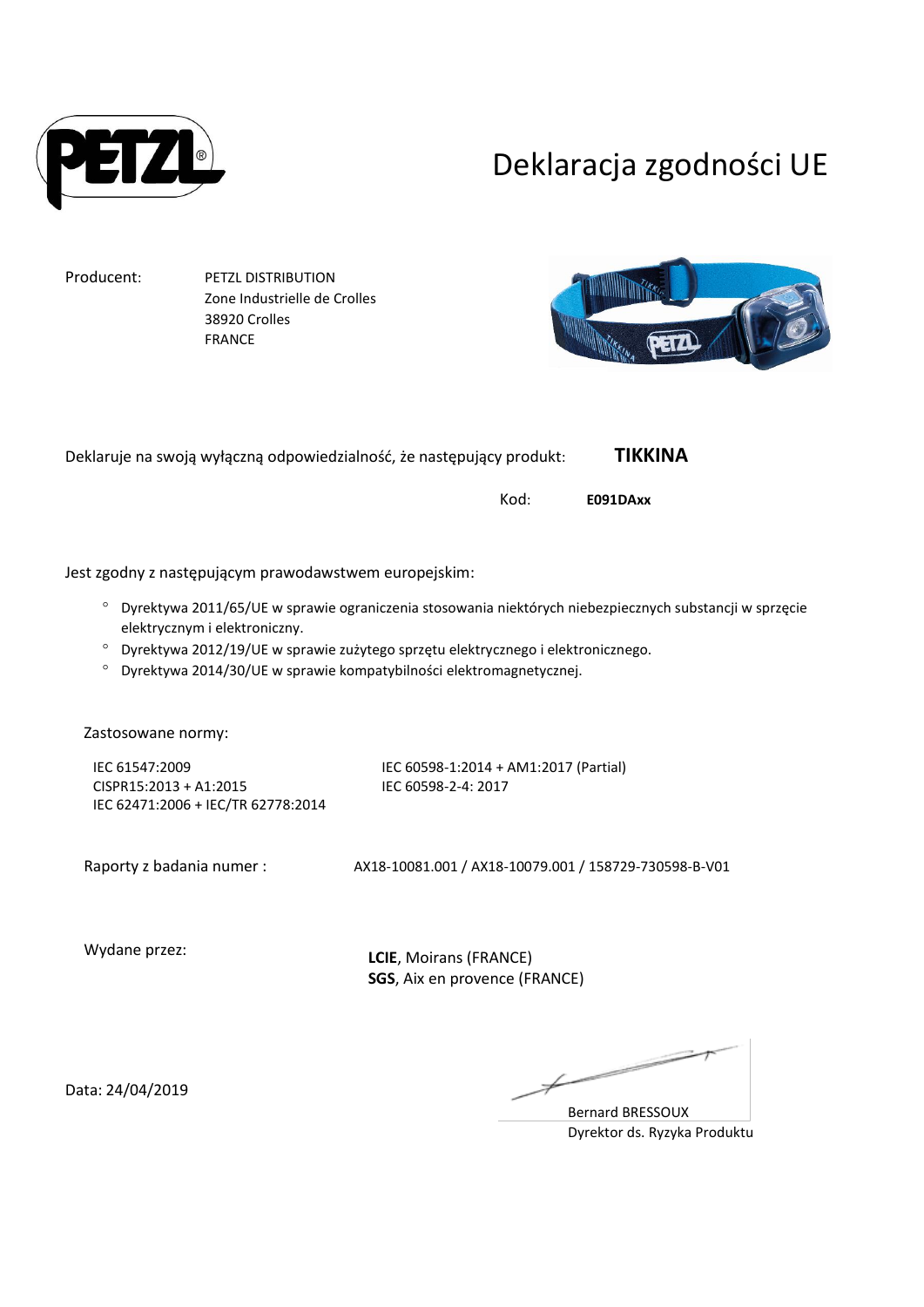

### EU izjava o skladnosti

Proizvajalec: PETZL DISTRIBUTION Zone Industrielle de Crolles 38920 Crolles FRANCE

S polno odgovornostjo izjavlja, da izdelek: **TIKKINA**

Oznaka izdelka: **E091DAxx**

Ustreza naslednjim evropskim predpisom:

- Direktiva 2011/65/EU o omejevanju uporabe določenih nevarnih snovi v električni in elektronski opremi.
- Direktiva 2012/19/EU o odpadni električni in elektronski opremi.
- Direktiva 2014/30/EU o elektromagnetni združljivosti.

Veljavni standardi:

IEC 61547:2009 CISPR15:2013 + A1:2015 IEC 62471:2006 + IEC/TR 62778:2014 IEC 60598-1:2014 + AM1:2017 (Partial) IEC 60598-2-4: 2017

Številka/e poročila o preskušanju : AX18-10081.001 / AX18-10079.001 / 158729-730598-B-V01

Izdajatelj:

**LCIE**, Moirans (FRANCE) **SGS**, Aix en provence (FRANCE)

Bernard BRESSOUX Vodja produktnega tveganja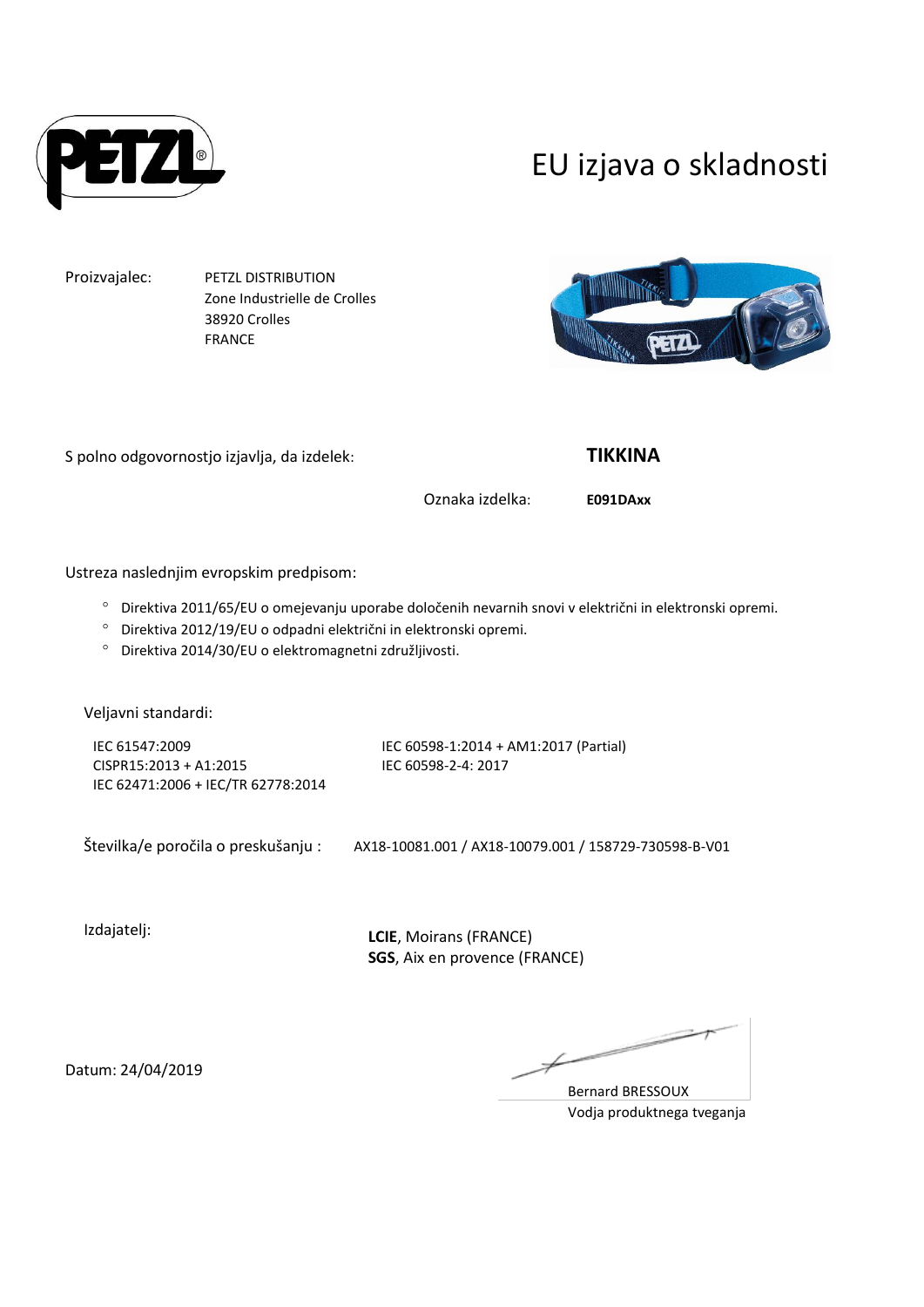

# EU megfelelőségi nyilatkozat

A gyártó: PETZL DISTRIBUTION Zone Industrielle de Crolles 38920 Crolles FRANCE



Ezúton nyilatkozik, hogy a következő termék: **TIKKINA**

Cikkszám: **E091DAxx**

Megfelel a következő európai szabványoknak:

- 2011/65/EU az egyes veszélyes anyagok elektromos és elektronikus berendezésekben való alkalmazásának korlátozásáról szóló szabvány.
- 2012/19/EU elektromos és elektronikus berendezések hulladékairól szóló szabvány.
- 2014/30/EU elektromágneses kompatibilitásról szóló szabvány.

Alaklamazandó előírások:

IEC 61547:2009 CISPR15:2013 + A1:2015 IEC 62471:2006 + IEC/TR 62778:2014 IEC 60598-1:2014 + AM1:2017 (Partial) IEC 60598-2-4: 2017

Vizsgálati jegyzőkönyv száma : AX18-10081.001 / AX18-10079.001 / 158729-730598-B-V01

Kibocsátó:

**LCIE**, Moirans (FRANCE) **SGS**, Aix en provence (FRANCE)

Bernard BRESSOUX Termékkockázati menedzser